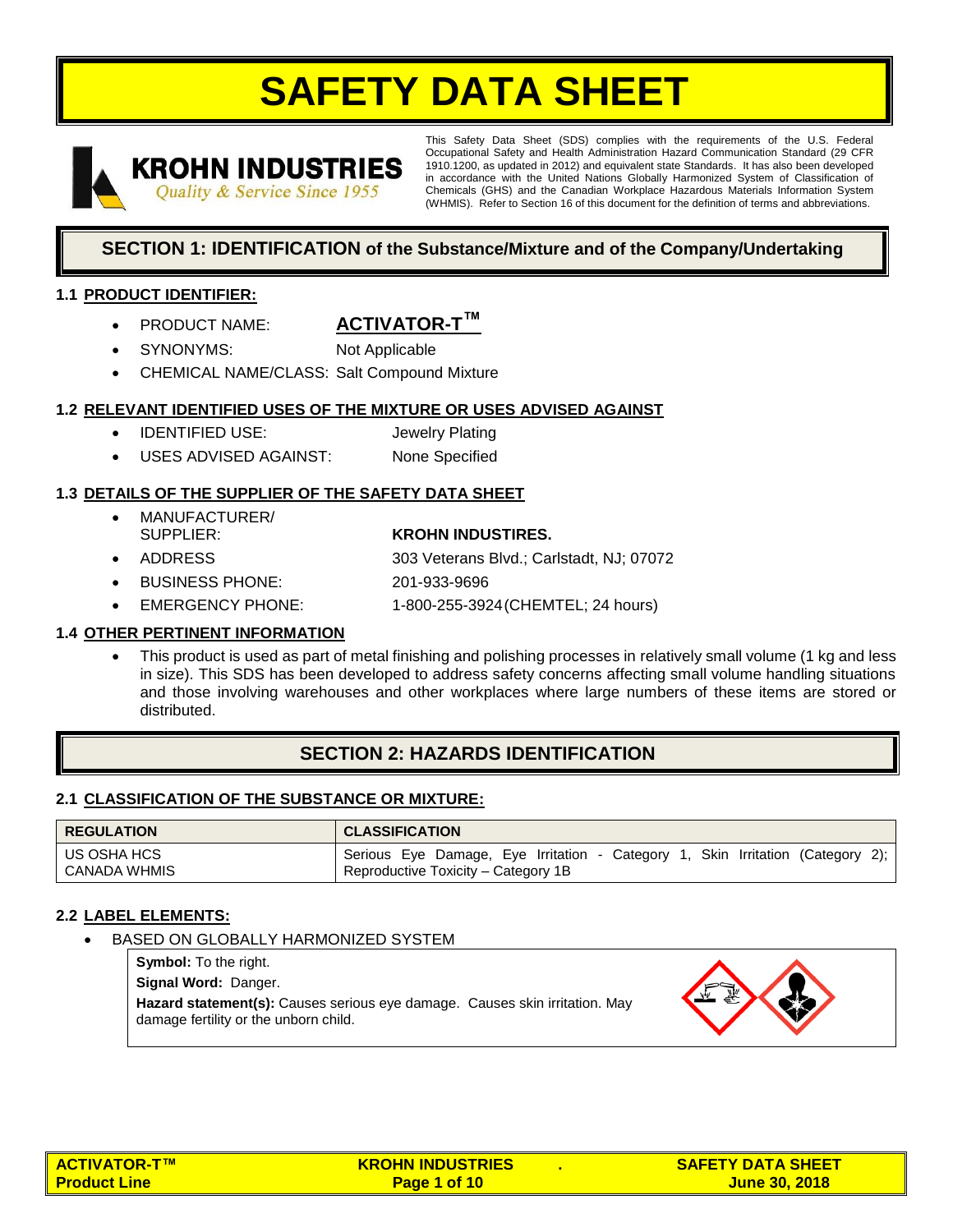# **SECTION 2: HAZARDS IDENTIFICATION (Continued)**

#### **Precautionary statement(s)**:

- Keep out of reach of children. Read label before use. Obtain special instructions before use. Do not handle until all safety precautions have been read and understood. Wash exposed skin thoroughly after handling. Do not eat, drink or smoke when using this product. Wear protective gloves/protective clothing/eye protection/face protection.
- IF ON SKIN: Wash with plenty of water. If skin irritation occurs: Get medical advice/attention. IF IN EYES: Rinse cautiously with water for several minutes. Remove contact lenses, if present and easy to do so. Continue rinsing. Immediately call a POISON CENTER/Doctor. Call a POISON CENTER/Doctor if you feel unwell.
- Store locked up.
- Dispose of contents/ container to an approved waste disposal plant.

#### **2.3 OTHER PERTINENT DATA ON CHEMICAL AND PHYSICAL HAZARDS:**

#### • **HAZARDOUS MATERIALS IDENTIFICATION SYSTEM**

| <b>Health</b>                         | $2^*$ | HMIS Personal Protective Equipment Rating: Occupational Use                                                                    |
|---------------------------------------|-------|--------------------------------------------------------------------------------------------------------------------------------|
| <b>Flammability</b>                   | 0     | situations: B/C; Safety glasses and gloves/ body protection<br>suitable to specific circumstances of use should be considered. |
| <b>Physical Hazard</b>                | 0     | * Reproductive Toxicity.                                                                                                       |
| <b>Protective</b><br><b>Equipment</b> | B/C   |                                                                                                                                |

## • **CANADIAN REGULATORY STATUS**

- o WHMIS 2015: See Previous Section.
- o Pre-2015 WHMIS: It is classified D2-A: Materials Causing Other Toxic Effects/Very Toxic Material: E: Corrosive.



 $\circ$  This SDS contains all the information required by the Hazardous Products Regulations.

# **SECTION 3: COMPOSITION / INFORMATION ON INGREDIENTS**

## **3.1 SUBSTANCES/MIXTURES**

 $\overline{a}$ 

| <b>COMPONENT</b> | <b>CAS NUMBER</b>        | <b>GHS HAZARD CLASSIFICATION</b>                                     | $%$ (w/w)      |
|------------------|--------------------------|----------------------------------------------------------------------|----------------|
| Organic Acid     | Proprietarv <sup>1</sup> | Not Established                                                      | $35 - 45%$     |
| Sodium Bisulfate |                          | Eye Damage /Irritation (Category 1); Skin<br>Irritation (Category 2) | $35 - 45%$     |
| Boron Compound   |                          | Reproductive Toxicity (Category 1B)                                  | <b>Balance</b> |

# **SECTION 4: FIRST AID MEASURES**

#### **4.1 DESCRIPTION OF FIRST AID MEASURES**

**Eyes:** Flush with copious amounts of water for 15 minutes. "Roll" eyes during flush. Seek medical attention immediately. **Skin:** Flush area with warm, running water for 15 minutes. **Inhalation**: If dusts of this product are inhaled, remove victim to fresh air. If necessary, use artificial respiration to support vital functions. I**ngestion:**  Contact a Poison Control Center or physician for instructions. If professional advice is not available, do not induce vomiting. Victim should drink milk, egg whites, or large quantities of water. Never induce vomiting or give diluents (milk or water) to someone who is unconscious, having convulsions, or who cannot swallow.

## **4.2 MOST IMPORTANT ACUTE AND CHRONIC EXPOSURE SYMPTOMS**

• **ACUTE:** CONTACT WITH SKIN or EYES: Contact causes severe eye irritation and may cause burns. Can cause mild to moderate skin irritation. The dusts of this product may also abrade eye tissue. Prolonged or repeated skin contact may result in severe irritation, skin damage, or dermatitis. Organic Acid and Sodium Bisulfate, components of this product, are reported to be potential skin sensitizers; prolonged or repeated contact with this product may cause allergic skin reactions.

| <b>ACTIVATOR-T™</b> | <b>KROHN INDUSTRIES</b> | <b>SAFETY DATA SHEET</b> |
|---------------------|-------------------------|--------------------------|
| <b>Product Line</b> | Page 2 of 10            | <b>June 30, 2018</b>     |

<sup>1</sup> The exact percentage of composition has been withheld as a trade secret. All relevant physical and health hazards have been declared, in accordance with regulatory requirements.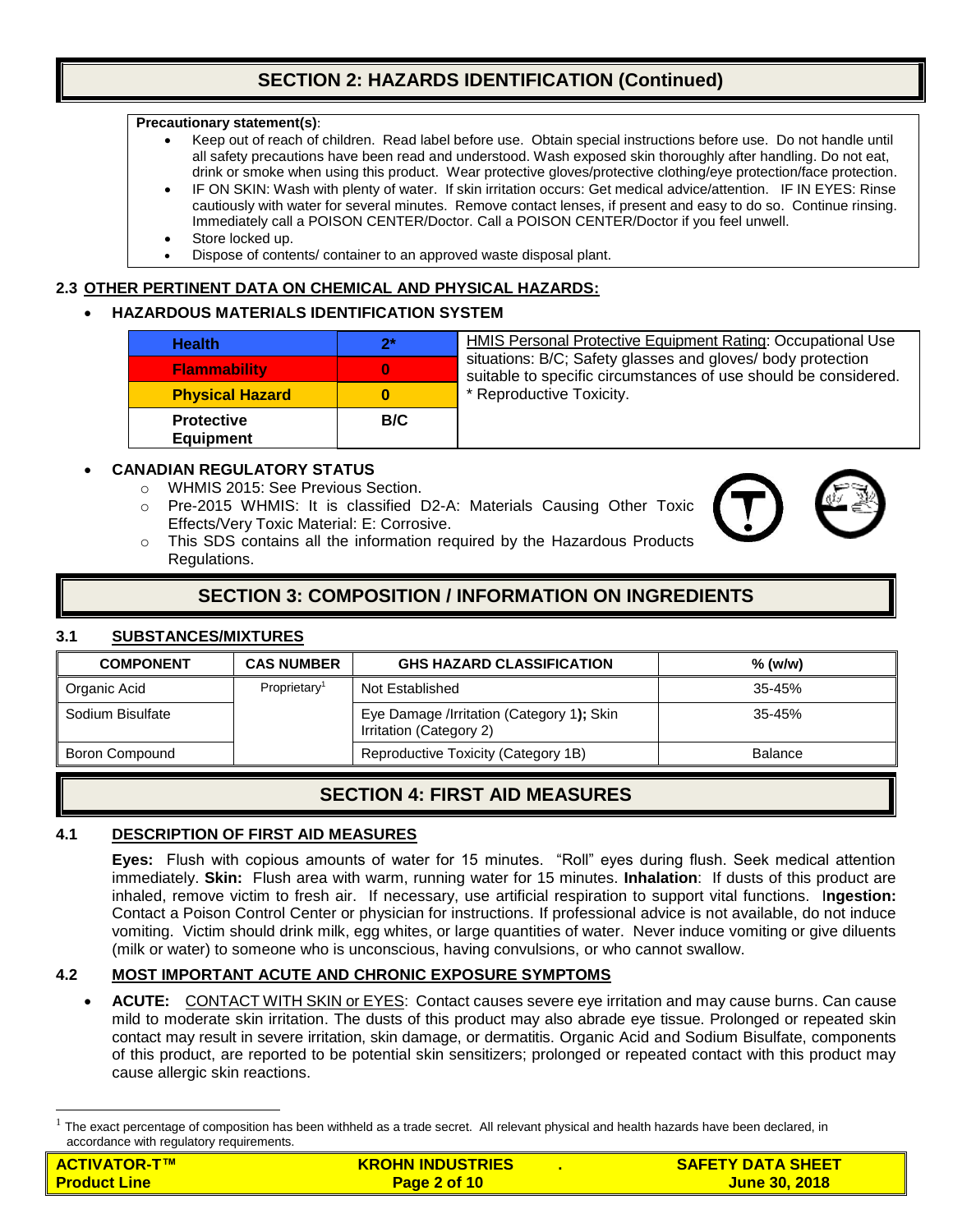# **SECTION 4: FIRST AID MEASURES (Continued)**

- INGESTION: If the product is swallowed, irritation of the mouth, throat, and other tissues of the gastro-intestinal system will occur. Ingestion of large amounts can cause severe irritation, pain, vomiting, and diarrhea and may damage tissues of the digestive system. Borates (e.g., Boron Compound, a component of this product) can cause severe, adverse effects if swallowed in large quantities. Swallowing this product can cause gastric disturbances, electrolyte imbalances, and potentially cyanosis (a bluish discoloration of the skin due to deficient oxygenation of the blood). Boron Compound poisoning begins with nausea, vomiting, and diarrhea. There is a red rash followed by exfoliation of rash area and mucous membranes. Kidney injury and central nervous system effects have been observed in cases of severe adult and pediatric exposure cases. INHALATION: Overexposure to dusts of this product causes irritation to the respiratory tract.
- **CHRONIC:** Prolonged or repeated contact to this product can result in severe irritation to exposed tissue and may lead to damage of exposed tissues. Organic Acid and Sodium Bisulfate, components of this product, are potential skin sensitizers; chronic overexposure to this product can result in allergic skin reactions (e.g., dermatitis, rashes) in sensitive individuals. Chronic inhalation and ingestion exposures to these two compounds have also resulted in erosion of dental enamel. Chronic overexposure to Boron Compound, another component of this product) can result in borism (red, dry skin followed by loss of hair, cracked lips and conjunctivitis). Chronic ingestion of Boron Compound in large quantities can damage the liver and kidneys, as well as cause central nervous system effects. Animal testing showed risk of impaired fertility for Boron Compound after exposures to very high doses.
- **TARGET ORGANS:** Acute eyes, skin, respiratory system. Chronic skin, respiratory system, reproductive system, liver, kidneys, central nervous system.

## **4.3 INDICATION OF IMMEDIATE MEDICAL ATTENTION AND SPECIAL TREATMENT NEEDED**

- **RECOMMENDATIONS TO PHYSICIANS**: Treat symptoms and eliminate exposure.
- **MEDICAL CONDITIONS AGGRAVATED BY OVEREXPOSURE:** Conditions impacting the target organs.

# **SECTION 5: FIREFIGHTING MEASURES**

#### **5.1 EXTINGUISHING MEDIA**

- **RECOMMENDED FIRE EXTINGUISHING MEDIA:** Water Spray, Water Jet, Dry Powder, Foam, Carbon Dioxide, Halon, or any other.
- **UNSUITABLE FIRE EXTINGUISHING MEDIA:** None known.

#### **5.2 SPECIAL HAZARDS ARISING FROM THE SUBSTANCE OR MIXTURE**

- **NFPA FLAMMABILITY CLASSIFICATION:** Not flammable.
- **UNUSUAL HAZARDS IN FIRE SITUATIONS:** This product is non-combustible. This product does not significantly contribute to the intensity of a fire. Use extinguishing material suitable to the surrounding fire.
	- o Sensitivity to Mechanical Impact: Not sensitive.
	- o Explosion Sensitivity to Static Discharge: Not sensitive.

#### **5.3 ADVICE FOR FIREFIGHTERS**

• Wear Self Contained Breathing Apparatus and full protective equipment for fire response. Move containers from fire area if it can be done without risk to personnel. Otherwise, use water spray to keep fire-exposed containers cool. Contaminated equipment should be rinsed thoroughly with water before returning to service.

| ACTIVATOR-T™        | <b>KROHN INDUSTRIES</b> | <b>SAFETY DATA SHEET</b> |
|---------------------|-------------------------|--------------------------|
| <b>Product Line</b> | Page 3 of 10            | <u>June 30, 2018</u>     |

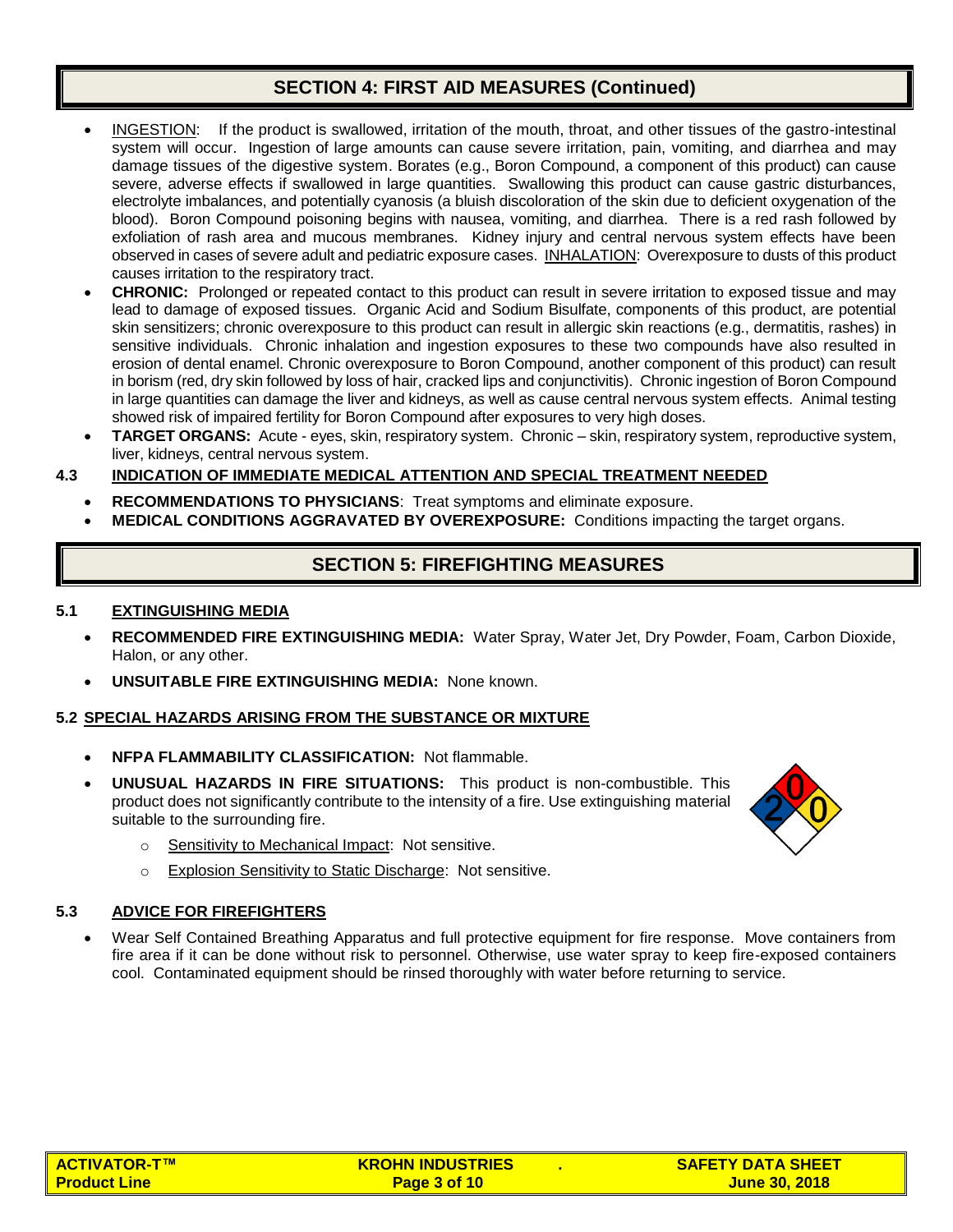# **SECTION 6: ACCIDENTAL RELEASE MEASURES**

#### **6.1 PERSONAL PRECAUTIONS, PROTECTIVE EQUIPMENT, AND EMERGENCY PROCEDURES**

- **RESPONSE TO INCIDENTAL RELEASES:** Personnel who have received basic chemical safety training can generally handle small-scale releases (e.g., under 1 kg).For small releases, the minimum Personal Protective Equipment should be rubber gloves and rubber apron, splash goggles or safety glasses. Use caution during cleanup; avoid stepping into spilled solid or clean-up procedures that generate substantial amounts of dust.
- **RESPONSE TO NON-INCIDENTAL RELEASES:** For large-scale releases of this product, minimum Personal Protective Equipment should be Level C: triple-gloves, chemical resistant apron, boots, and splash goggles and air purifying respirator equipped with a HEPA filter. Level B protection should be used when oxygen levels are below 19.5% or are unknown.
- **RESPONSE PROCEDURES FOR ANY RELEASE**: Wipe up solid residue with damp polypads or sponge. Rinse area with soap/water solution followed by a water rinse. Alternatively, a broom/dustpan can be used for removing spilled solid; these items should be discarded or rinsed thoroughly with water before returning to service.

## **6.2 ENVIRONMENTAL PRECAUTIONS**

• Avoid response actions that can cause a release of a significant amount of the substance (1 kg or more) into the environment.

#### **6.3 METHODS AND MATERIALS FOR CONTAINMENT AND CLEANING UP**

• **SPILL RESPONSE EQUIPMENT:** Broom/dustpan or polypad/sponge.

## **6.4 REFERENCES TO OTHER SECTIONS**

- **SECTION 8:** For exposure levels and detailed personal protective equipment recommendations.
- **SECTION 13:** For waste handling guidelines.

# **SECTION 7: HANDLING AND STORAGE**

#### **7.1 PRECAUTIONS FOR SAFE HANDLING**

- **HYGIENE PRACTICES:** Keep out of reach of children**.** Follow good chemical hygiene practices.Do not smoke, drink, eat, or apply cosmetics in the chemical use area. Avoid inhalation of dusts. Use in well-ventilated area. Avoid contact with skin or eyes. Remove contaminated clothing promptly. Clean up spilled product immediately.
- **HANDLING RECOMMENDATIONS:** Employees must be appropriately trained to use this product safely as needed.When mixing this product with water, slowly add the product to the water, to prevent splattering.Keep containers closed when not in use.

## **7.2 CONDITIONS FOR SAFE STORAGE, INCLUDING ANY INCOMPATIBILITIES**

• **STORAGE RECOMMENDATIONS:** Ensure all containers are correctly labeled. Store containers away from direct sunlight, sources of intense heat, or where freezing is possible. Store this product away from incompatible chemicals (See Section 10, Stability and Reactivity). Empty containers may contain residual material; therefore, empty containers should be handled with care.

#### **7.3 SPECIFIC END USES**

- **RECOMMENDATIONS:** Place product away from children and animals.
- **INDUSTRIAL-SECTOR SPECIFIC SOLUTIONS:** PROTECTIVE PRACTICES DURING MAINTENANCE OF CONTAMINATED EQUIPMENT -- Follow practices indicated in Section 6 (Accidental Release Measures).

| <b>ACTIVATOR-T™</b> | <b>KROHN INDUSTRIES</b> | <b>SAFETY DATA SHEET</b> |
|---------------------|-------------------------|--------------------------|
| <b>Product Line</b> | Page 4 of 10            | <u>June 30, 2018</u>     |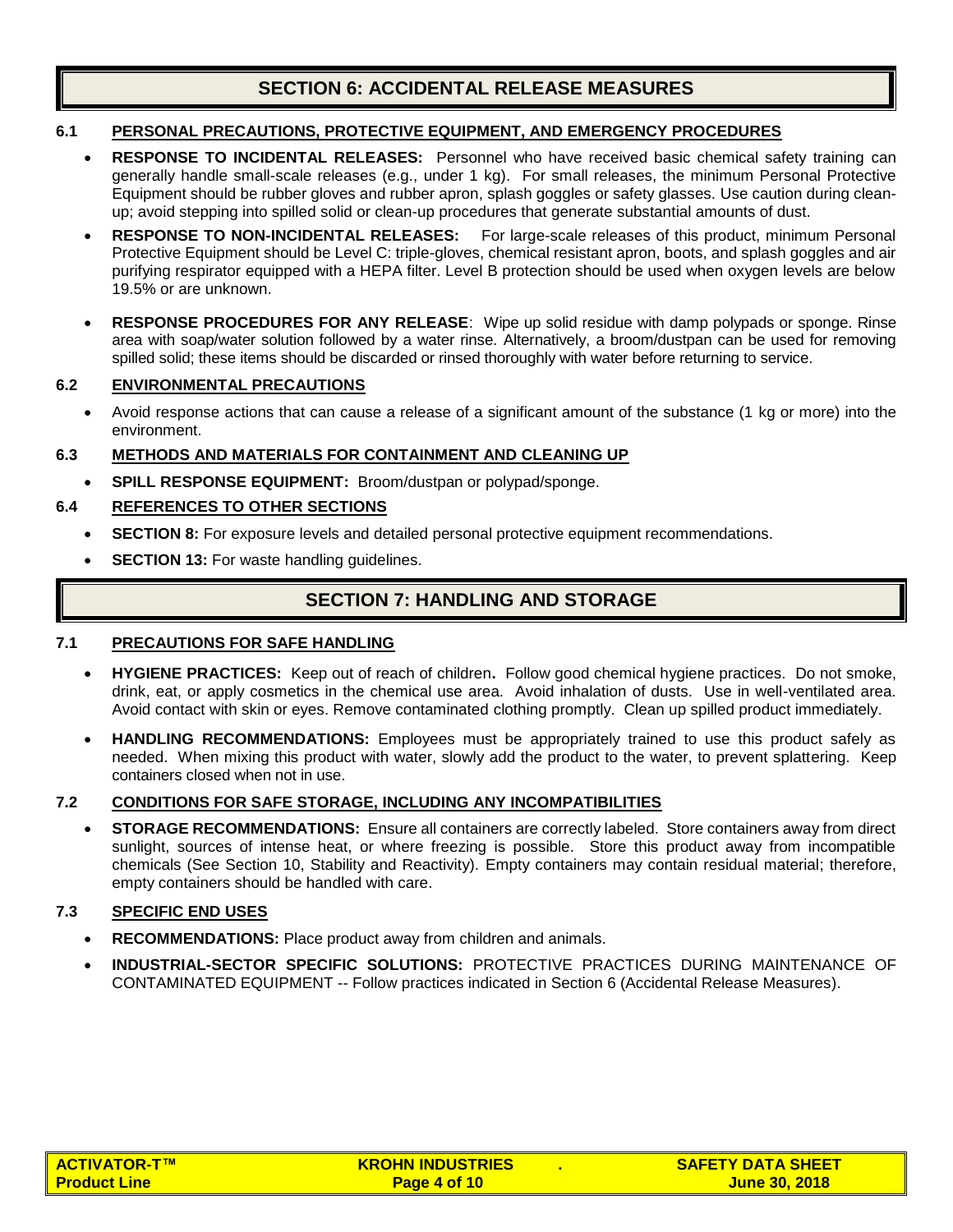# **SECTION 8: EXPOSURE CONTROLS/PERSONAL PROTECTION**

#### **8.1 CONTROL PARAMETERS**

#### • **AIRBORNE EXPOSURE LIMITS:**

| <b>COMPONENT</b>                       | <b>ACGIH TLV</b>                        | <b>OSHA PEL</b><br>(ppm) | <b>NIOSH REL</b><br>(ppm) | <b>OTHER</b> |
|----------------------------------------|-----------------------------------------|--------------------------|---------------------------|--------------|
| Organic Acid                           | <b>NE</b>                               | NE.                      | NE.                       | NE.          |
| Sodium Bisulfate                       | NE.                                     | NE.                      | NE.                       | NE.          |
| Boron Compound (as borate<br>compound) | $2mg/m3 TWA$ ; 6 mg/m <sup>3</sup> STEL | NE.                      | NE.                       | NE.          |

• **BIOLOGICAL OCCUPATIONAL EXPOSURE LIMITS:** There are no Biological Exposure Indices (BEIs) for components of this product.

#### **8.2 EXPOSURE CONTROLS**

- **ENGINEERING CONTROLS:** Use this product in well-ventilated environment. Safety showers, eye wash stations, and hand-washing equipment should be available.
- **RESPIRATORY PROTECTION:** None needed under normal conditions of use. Use NIOSH approved respirators if ventilation is inadequate to control dusts. For situations in which significant amounts of dusts could be generated, wear an air-purifying respirator with a high-efficiency particulate filter.
- **HAND PROTECTION:** Nitrile or neoprene gloves should be used. Use triple gloves for spill response, as stated in Section 6 (Accidental Release Measures) of this SDS. If necessary, refer to U.S. OSHA 29 CFR 1910.138, appropriate Standards of Canada, or appropriate local, state, or national standards.
- **EYE PROTECTION:** Splash goggles or safety glasses. If necessary, refer to U.S. OSHA 29 CFR 1910.133, or appropriate local, state, or national standards.
- **BODY PROTECTION:** Use a body protection appropriate to task (e.g., lab coat, coveralls, or apron). Care should be taken to select protection for potentially exposed areas when prolonged exposure could occur in occupational settings.

# **SECTION 9: PHYSICAL AND CHEMICAL PROPERTIES**

#### **9.1 INFORMATION ON BASIC PHYSICAL AND CHEMICAL PROPERTIES:** Unless otherwise specified, the following information is for Organic Acid, a main component of this product.

**(a) APPEARANCE:** White solid.

- **(b) ODOR:** Odorless.
- **(c) ODOR THRESHOLD:** Not determined.
- **(d) pH:** 6.5 (1% w/w solution in water).
- **(e) MELTING POINT/FREEZING POINT:** 155-157 ˚C (311-314 ˚F).
- **(f) INITIAL BOILING POINT AND BOILING RANGE:** Not applicable.
- **(g) FLASH POINT:** Not applicable.
- **(h) EVAPORATION RATE (water=1):** Not applicable.
- **(i) FLAMMABILITY:** Not flammable.
- **(j) UPPER/LOWER FLAMMABILITY OR EXPLOSIVE LIMITS:** Not applicable.

#### **9.2 OTHER INFORMATION**

- **VOC (less water & exempt):** Not applicable.
- **WEIGHT% VOC:** Not applicable.
- **(k) VAPOR PRESSURE (mmHg @ 20˚C):** Not applicable.
- **(l) VAPOR DENSITY:** Not applicable.
- **(m) RELATIVE DENSITY (water=1):** 1.665
- **(n) SOLUBILITY:** 52.9% Soluble in water.
- **(o) PARTITION COEFFICIENT: N-OCTANOL/WATER:** Not determined.
- **(p) AUTO-IGNITION TEMPERATURE:** Not applicable.
- **(q) DECOMPOSITION TEMPERATURE:** Not determined.
- **(r) VISCOSITY:** Not applicable.
- **(s) EXPLOSIVE PROPERTIES:** Not applicable.
- **(t) OXIDIZING PROPERTIES:** Not an oxidizer.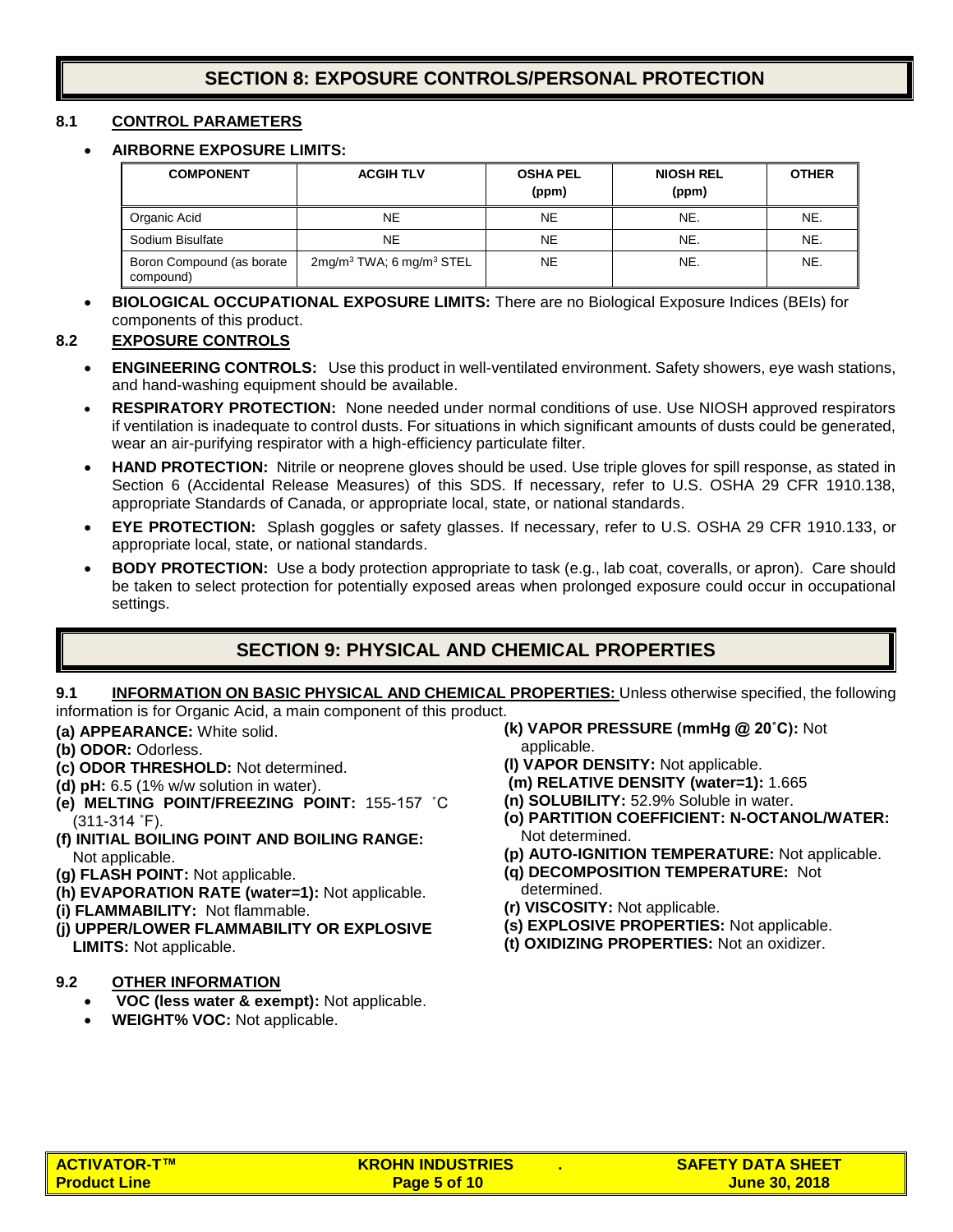# **SECTION 10: STABILITY AND REACTIVITY**

#### **10.1 REACTIVITY**

• Not reactive under typical conditions of use or handling; contact with water can generate some amount of heat.

#### **10.2 CHEMICAL STABILITY**

• Normally stable under standard temperatures and pressures.

#### **10.3 POSSIBILITY OF HAZARDOUS REACTIONS**

- This product is not self-reactive or air-reactive.
- This product will not undergo hazardous polymerization**.**

#### **10.4 CONDITIONS TO AVOID**

• Avoid contact with incompatible chemicals.

#### **10.5 INCOMPATIBLE MATERIALS**

• This product is not compatible with potassium, acid anhydrides, strong oxidizers, strong bases and strong reducing agents

#### **10.6 HAZARDOUS DECOMPOSITION PRODUCTS**

• Thermal decomposition of this product generates carbon monoxide, carbon dioxide and compounds of sodium, sulfur, and boron.

# **SECTION 11: TOXICOLOGICAL INFORMATION**

## **11.1 INFORMATION ON TOXICOLOGICAL EFFECTS**

#### • **ACUTE TOXICITY:**

- o **PRODUCT ESTIMATED TOXICITY:**
	- Acute Toxicity Estimate (Oral) > 5000 mg/kg
	- Acute Toxicity Estimate (Dermal) > 5000 mg/kg
- o The following data are available for hazardous components in this product greater than 1% in concentration**. ORGANIC ACID BORON COMPOUND (Continued)**

Skin-Rabbit, adult 500 mg/24H Moderate irritation effects

Eye effects-Rabbit, adult 750 mg/24H Severe irritation effects Oral-Rat LD50:3 g/kg Intraperitoneal-Rat LD50:883 mg/kg Subcutaneous-Rat LD50:5500 mg/kg Oral-Mouse LD50:5040 mg/kg Intraperitoneal-Mouse LD50:903 mg/kg Subcutaneous-Mouse LD50:2700 mg/kg Intravenous-Mouse LD50:42 mg/kg Oral-Rabbit, adult LDLo:7000 mg/kg Intravenous-Rabbit, adult LD50:330 mg/kg

#### **SODIUM BISULFATE**

Mutation in Microorganisms-other microorganisms 1000 ppm

#### **BORON COMPOUND**

Skin-Human 15 mg/3D-I Mild irritation effects Microorganisms-Escherichia coli 17,000 ppm/24H Sperm Morphology-Rat-Oral 6 mg/kg Oral-Rat TDLo:45 g/kg (90D male): Reproductive effects

Oral-child TDLo:500 mg/kg: Gastrointestinal tract effects Oral-Man LDLo:429 mg/kg: Cardiovascular effects, Systemic effects Oral-cld TDLo: 500 mg/kg: Skin-Infant LDLo:1200 mg/kg Skin-Child LDLo:4 g/kg/4D Skin-Man LDLo:2430 mg/kg Skin-cld LDLo:1500 mg/kg Subcutaneous-Infant LDLo:1100 mg/kg Unreported-Man TDLo:170 mg/kg: Gastrointestinal tract effects Unreported-Man LDLo:147 mg/kg Oral-Rat LD50:2660 mg/kg Inhalation-Rat LCLo:28 mg/m3/4H Inhalation-Rat LCLo:28 mg/m3/4H Subcutaneous-Rat LD50:1400 mg/kg Intravenous-Rat LD50:1330 mg/kg Oral-Mouse LD50:3450 mg/kg Intraperitoneal-Mouse LDLo:800 mg/kg Subcutaneous-Mouse LD50:1740 mg/kg Intravenous-Mouse LD50:1240 mg/kg Subcutaneous-Dog, adult LDLo:1000 mg/kg Parenteral-Dog, adult LDLo:1 g/kg

- o **DEGREE OF IRRITATION:** Mild to severe, depending on duration of exposure.
- o **SENSITIZATION:** Organic Acid and Sodium Bisulfate, components of this product, are potential skin sensitizers. However, such reactions typically occur in sensitive individuals and these materials are not rated as GHS skin or respiratory sensitizers.

| <b>ACTIVATOR-T™</b> | <b>KROHN INDUSTRIES</b> | <b>SAFETY DATA SHEET</b> |
|---------------------|-------------------------|--------------------------|
| <b>Product Line</b> | Page 6 of 10            | <u>June 30, 2018</u>     |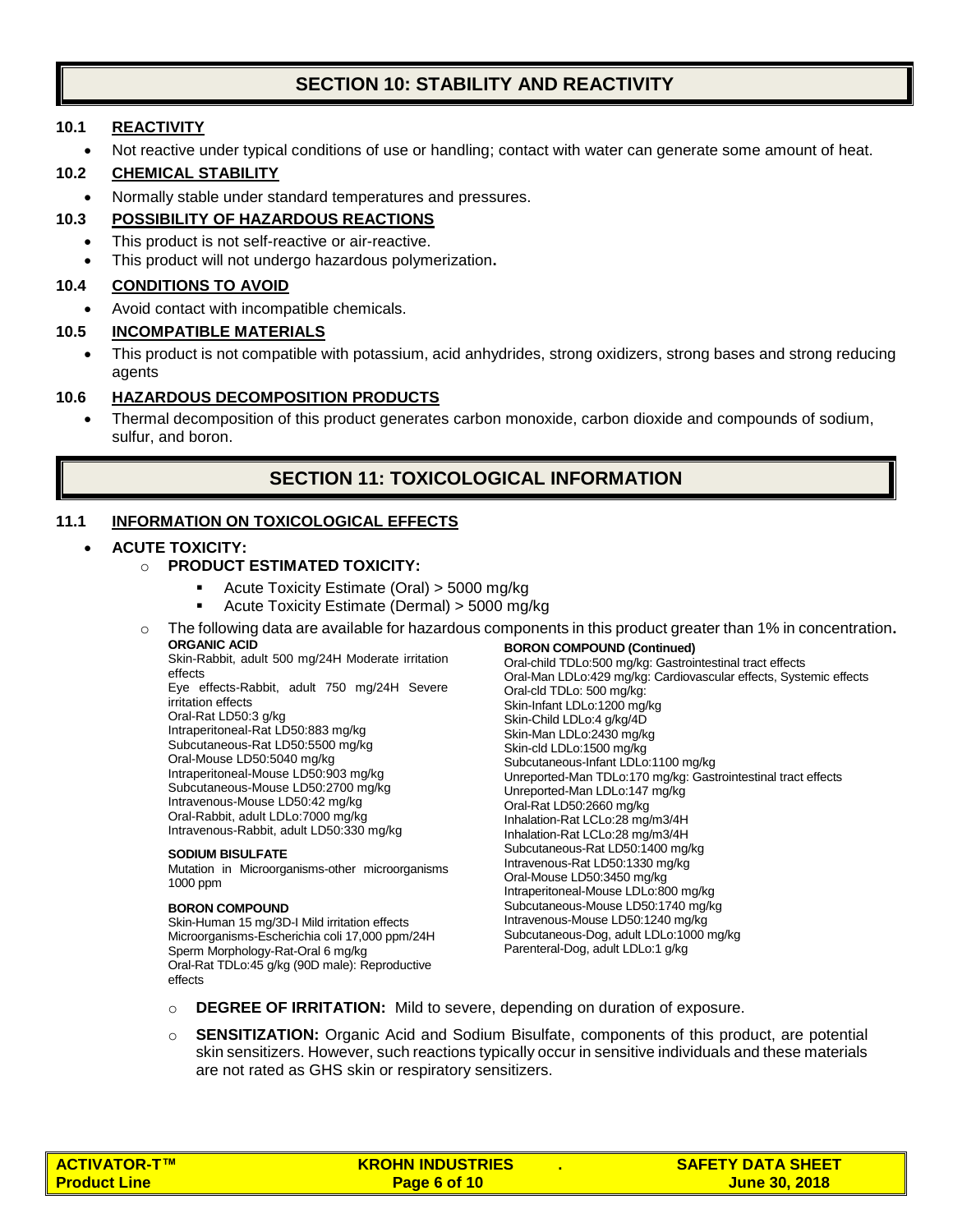# **SECTION 11: TOXICOLOGICAL INFORMATION (Continued)**

- o **REVIEW OF ACUTE SYMPTOMS AND EFFECTS:** See Section 2 (Hazards Information) and Section 4 (First-Aid Measures) for further details.
	- **EYES:** Can cause mild to severe irritation. Prolonged contact can cause severe injury.
	- **SKIN:** Can cause mild to severe irritation. Prolonged contact may cause injury.
	- **INHALATION:** Dusts of this product can cause mild to severe nasal irritation.
	- **INGESTION:** Although not anticipated to be a significant route of occupational overexposures, ingestion of this product may irritate the mouth, throat, and other contaminated tissue and cause other adverse health effects.

#### • **CHRONIC TOXICITY:**

o **CARCINOGENICITY STATUS:** The following table summarizes the carcinogenicity listing for the components of this product. "NO" indicates that the substance is not considered to be, or suspected to be, a carcinogen by the listed agency.

| <b>CHEMICAL</b>                        | <b>IARC</b> | <b>NTP</b> | <b>NIOSH</b> | <b>OSHA</b> | <b>OTHER</b> |
|----------------------------------------|-------------|------------|--------------|-------------|--------------|
| Organic Acid                           | NO.         | NO.        | NO.          | NO.         | NO           |
| Sodium Bisulfate                       | NO.         | NO.        | NO.          | NO.         | NO           |
| Boron Compound (as borate<br>compound) | NO.         | NO.        | NO.          | NO.         | NO           |

- o **REPRODUCTIVE TOXICITY INFORMATION:** The components of this product are not reported to cause reproductive effects under typical circumstances of exposure at the concentrations present in this product. The following components have been reported to have reproductive effects in test animals.
	- ➢**BORON COMPOUND.** Developmental effects were observed in mice, rats and rabbits after oral administration of Boron Compound. However, these effects were considered secondary to maternal toxicity (e.g., adverse liver and kidney effects).: Boron Compound was found to induce testicular atrophy and effects on spermatogenesis in rats and mice in various studies. Effects occurred at dose-levels (27 mg/kg) without general toxicity. Boron Compound has selectively damaged the testes, sperm production and fertility in rats and dogs after ingestion of relatively large doses.
- o **MUTAGENIC EFFECTS:** The components of this product may cause mutagenic effects, based on animal testing.
	- ➢ **BORON COMPOUND:** Mutagenic for bacteria and/or yeast.
	- ➢ **SODIUM BISULFATE:** Exposure to Sodium bisulfate is reported to cause mutagenic effects in microorganisms and/or animal tissue studies.
- o **SPECIFIC TARGET ORGAN TOXICITY – SINGLE EXPOSURE:** Not applicable.
- o **SPECIFIC TARGET ORGAN TOXICITY – REPEATED EXPOSURE:** Not applicable.
- **OTHER INFORMATION**
	- **TOXICOLOGICALLY SYNERGISTIC PRODUCTS:** None known.
	- **ADDITIONAL TOXICOLOGY:** None known.

# **SECTION 12: ECOLOGICAL INFORMATION**

#### **12.1 TOXICITY**

- Based on available data, this product can be harmful to contaminated terrestrial plants or animals.
- Based on available data, this product can be harmful or fatal to contaminated aquatic plants or animals.
- There are the following aquatic toxicity data available for components of this product that are over 1 percent in concentration.

| <b>ACTIVATOR-T™</b>    | <b>KROHN INDUSTRIES</b> | <b>SAFETY DATA SHEET</b> |
|------------------------|-------------------------|--------------------------|
| <u>l Product Line </u> | Page 7 of 10            | <u>June 30, 2018  </u>   |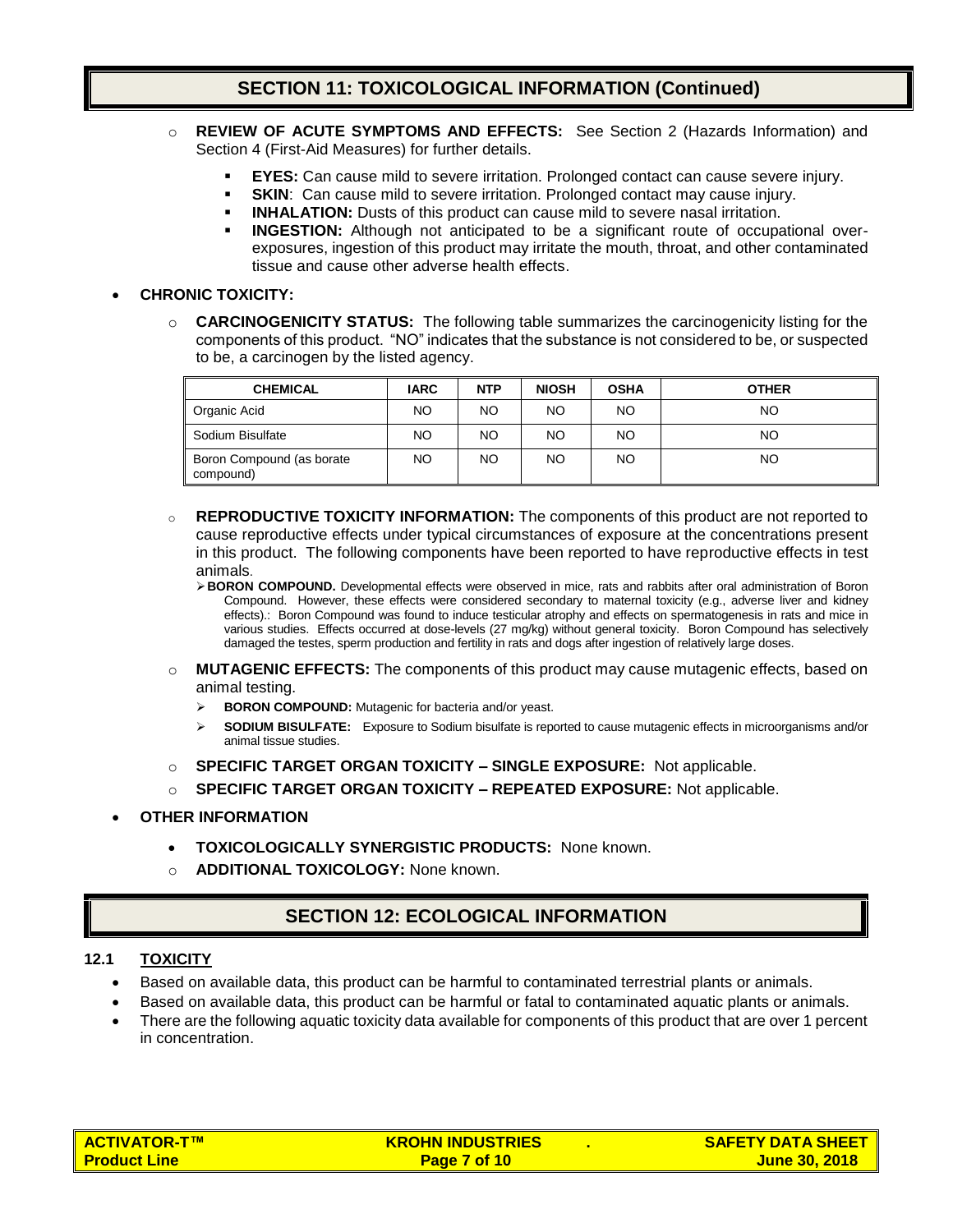# **SECTION 12: ECOLOGICAL INFORMATION (Continued)**

#### **BORON COMPOUND**

**SODIUM BISULFATE**

EC<sup>50</sup> (*Daphnia magna*); 48 hours, 190 mg/L

EC<sup>50</sup> (*Daphnia magna*); 48 hours, 133 mg/L LC<sub>50</sub> Fish (Lepomis machochris-Bluegill); 96 hours/ > 1021 mg/L

#### **12.2 PERSISTENCE AND DEGRADABILITY**

• When released into the soil, the components of this product are expected to biodegrade, dissipate in soils via oxidation, or otherwise chemically degrade or photo-decompose via solar radiation.

#### **12.3 BIOACCUMULATIVE POTENTIAL**

The components of this product are not anticipated to bioaccumulate in any significant quantities.

#### **12.4 MOBILITY IN SOIL**

• It is to be expected this product will have small mobility in soil. Some of the components may get into the soil and, ultimately, the ground water.

# **SECTION 13: DISPOSAL CONSIDERATION**

#### **13.1 WASTE TREATMENT METHODS**

- **WASTE HANDLING RECOMMENDATIONS:** Prepare, transport, treat, store, and dispose of waste product according to all applicable local, U.S. State and U.S. Federal regulations, the applicable Canadian standards, or the appropriate regional standards.
- **PRECIOUS METAL RECLAMATION:** When applicable and practical, users of the product may wish to utilize precious metal reclamation services for final disposition of wastes.

#### **13.2 DISPOSAL CONSIDERATIONS**

• **EPA RCRA WASTE CODE:** Not applicable

# **SECTION 14: TRANSPORT INFORMATION**

#### **14.1 TRANSPORTATION REGULATIONS**

#### • **DEPARTMENT OF TRANSPORTATION HAZARDOUS MATERIALS SHIPPING REGULATIONS:**

| <b>JN/NA</b><br>Number | <b>Proper Shipping Name</b> | Packing<br>Group | Hazard<br><b>Class</b> | Label | <b>North American</b><br>Emergency<br><b>Response Guide #</b> | <b>Marine Pollutant</b><br><b>Status</b> |
|------------------------|-----------------------------|------------------|------------------------|-------|---------------------------------------------------------------|------------------------------------------|
| <b>NOT APPLICABLE</b>  |                             |                  |                        |       |                                                               |                                          |

- **CANADIAN TRANSPORTATION INFORMATION**: This product is not regulated by Transport Canada as dangerous goods under Canadian transportation standards. Refer to above information.
- **IATA DESIGNATION**: This product is not regulated as dangerous goods by the International Air Transport Association.
- **IMO DESIGNATION:** This product is not regulated as dangerous goods by the International Maritime Organization.

#### **14.2 ENVIRONMENTAL HAZARDS**

• None described, as related to transportation.

#### **14.3 SPECIAL PRECAUTIONS FOR USERS**

• Not applicable.

#### **14.4 TRANSPORT IN BULK**

• Not applicable.

| <b>ACTIVATOR-T™</b> | <b>KROHN INDUSTRIES</b> | <b>SAFETY DATA SHEET I</b> |
|---------------------|-------------------------|----------------------------|
| <b>Product Line</b> | Page 8 of 10            | <b>June 30, 2018</b>       |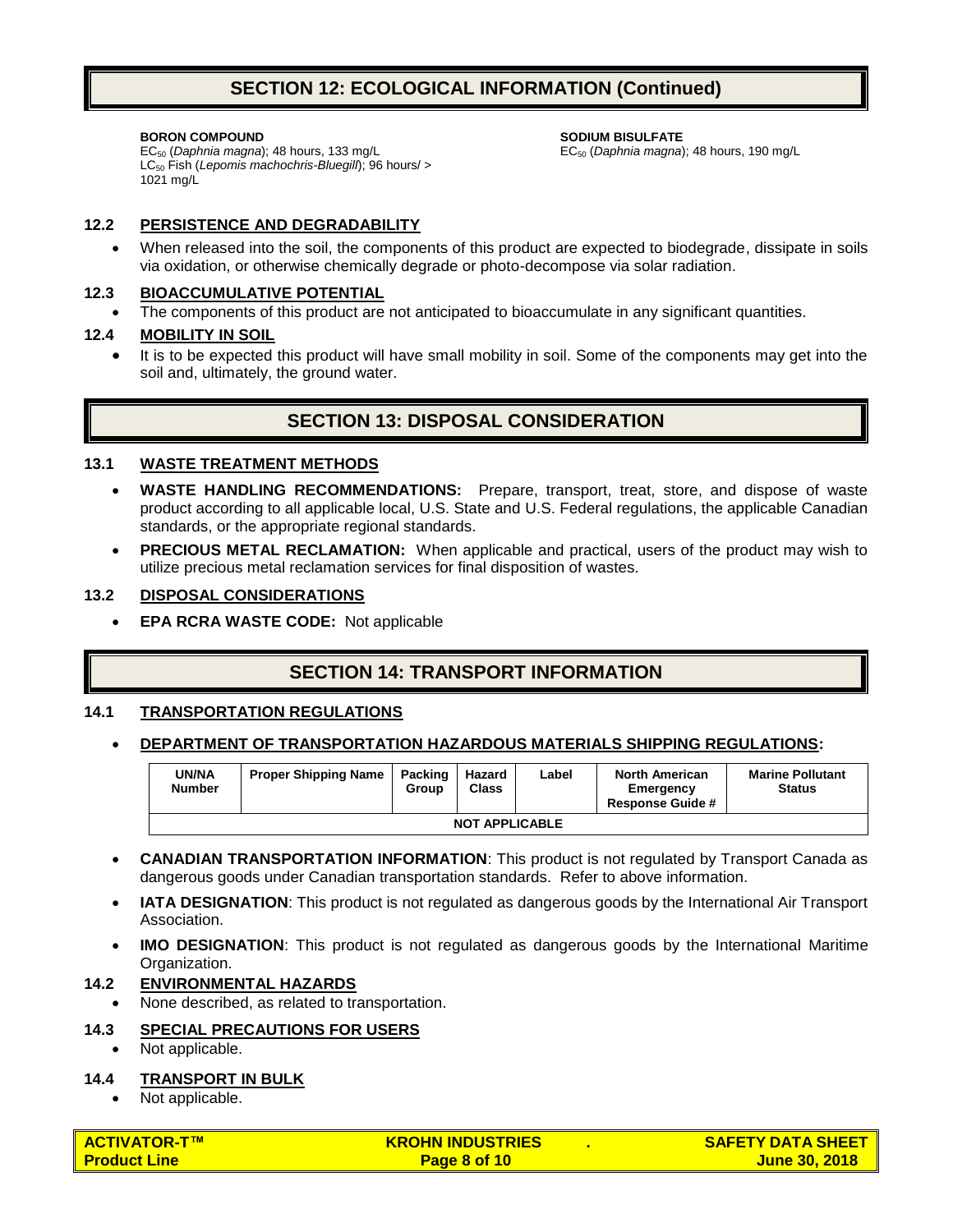# **SECTION 15: REGULATORY INFORMATION**

#### **15.1 SAFETY, HEALTH, AND ENVIRONMENTAL REGULATIONS SPECIFIC FOR PRODUCT**

- **OTHER IMPORTANT U.S. REGULATIONS**
	- o **U.S. SARA THRESHOLD PLANNING QUANTITY**: Not applicable.
	- o **U.S. SARA HAZARD CATEGORIES (SECTION 311/312, 40 CFR 370-21):** ACUTE: Yes; CHRONIC: Yes; FIRE: No; REACTIVE: No; SUDDEN RELEASE: No
	- o **U.S. CERCLA REPORTABLE QUANTITY (RQ):** Not applicable.
	- o **U.S. TSCA INVENTORY STATUS:** All components of this product are listed on the TSCA Inventory.
	- o **US SARA 313:** Not applicable.
	- o **CALIFORNIA SAFE DRINKING WATER ACT (PROPOSITION 65) STATUS:** Not applicable.

#### • **INTERNATIONAL REGULATIONS**

- o **CANADIAN DSL/NDSL INVENTORY STATUS:** The listed components of this product are on the DSL/NDSL Inventory.
- o **CANADIAN ENVIRONMENTAL PROTECTION ACT (CEPA) PRIORITY SUBSTANCES LISTS:**  The components of this product are not on the CEPA Priority Substances Lists.

#### **15.2 CHEMICAL SAFETY ASSESSMENT**

• No information available.

# **SECTION 16: OTHER INFORMATION**

#### **16.1 INDICATION OF CHANGE.**

- **ORIGINAL DATE OF ISSUE:** June 30, 2018
- **SUPERCEDES:** Not applicable.
- **CHANGE INDICATED:** Not applicable.

#### **16.2 KEY LITERATURE REFERENCES AND SOURCES FOR DATA**

- SAFETY DATA SHEETS FOR COMPONENT PRODUCTS.
- Federal OSHA Hazard Communication Standard: 29 CFR 1910.1200
- SAX Dangerous Properties of Industrial Materials
- RTECS Registry of Effects of Toxic Chemicals

#### **16.3 CLASSIFICATION AND PROCEDURE USED TO DERIVE THE CLASSIFICATIONS FOR MIXTURES**

• CLASSIFICATION: Section 2 (Hazards Information) provides all relevant classification information used for this product. The assignments were based on data available for the component products, calculations, expert judgment, and weight of evidence.

#### **16.4 WARRANY AND COPYRIGHT**

- WARRANTY: The information contained herein is based on data considered accurate. However, no warranty is expressed or implied regarding the accuracy of these data or the results to be obtained from the use thereof. Krohn Industries. assumes no responsibility for injury to the vendee or third persons proximately caused by the material if reasonable safety procedures are not adhered to as stipulated in the data sheet. Additionally, Krohn Industries assumes no responsibility for injury to vendee or third persons proximately caused by abnormal use of the material even if reasonable safety procedures are followed. Furthermore, vendee assumes the risk in his use of the material.
- COPYRIGHT © 2018 by Krohn Industries

| <b>ACTIVATOR-T™</b> | <b>KROHN INDUSTRIES</b> | <b>SAFETY DATA SHEET I</b> |
|---------------------|-------------------------|----------------------------|
| <b>Product Line</b> | Page 9 of 10            | <b>June 30, 2018</b>       |